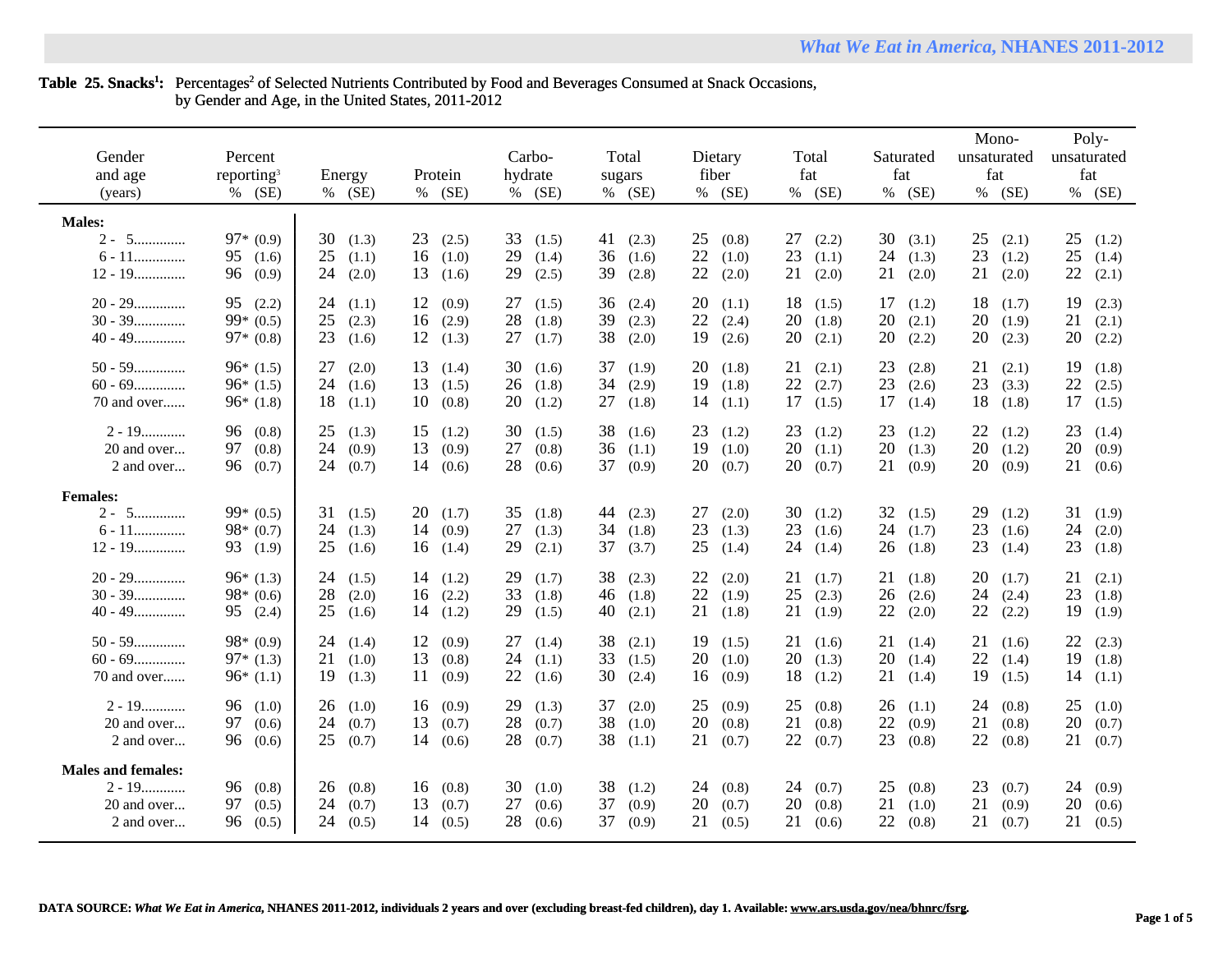## Table 25. Snacks<sup>1</sup>: Percentages<sup>2</sup> of Selected Nutrients Contributed by Food and Beverages Consumed at Snack Occasions, by Gender and Age, in the United States, 2011-2012 *(continued)*

| Gender<br>and age<br>(years)                                       | Choles-<br>terol<br>$%$ (SE)              | Vitamin A<br>(RAE)<br>(SE)<br>%           | Beta-<br>carotene<br>$%$ (SE)            | Lycopene<br>$%$ (SE)                            | Thiamin<br>$%$ (SE)                       | Ribo-<br>flavin<br>(SE)<br>$\%$           | Niacin<br>(SE)<br>%                       | Vitamin B6<br>$%$ (SE)                    | Folate<br>(DFE)<br>% (SE)                 |
|--------------------------------------------------------------------|-------------------------------------------|-------------------------------------------|------------------------------------------|-------------------------------------------------|-------------------------------------------|-------------------------------------------|-------------------------------------------|-------------------------------------------|-------------------------------------------|
| <b>Males:</b><br>$2 - 5$<br>$6 - 11$<br>$12 - 19$                  | 17<br>(3.2)<br>13<br>(0.9)<br>9<br>(2.2)  | 25<br>(3.0)<br>17<br>(2.1)<br>17<br>(2.6) | $20*(8.4)$<br>13<br>(3.4)<br>17<br>(4.1) | 7(2.2)<br>$9*(3.9)$<br>6<br>(1.7)               | 23<br>(1.1)<br>18<br>(1.8)<br>16<br>(2.0) | 29<br>(2.0)<br>21<br>(1.8)<br>23<br>(4.0) | 18<br>(1.2)<br>16<br>(1.5)<br>18<br>(3.6) | 21<br>(1.1)<br>18<br>(1.5)<br>22<br>(4.1) | 20<br>(1.2)<br>17<br>(1.4)<br>(2.8)<br>16 |
| $20 - 29$<br>$30 - 39$<br>$40 - 49$                                | 7<br>(0.6)<br>9.<br>(1.4)<br>8<br>(0.8)   | 18<br>(3.9)<br>16<br>(2.8)<br>15<br>(2.6) | (2.4)<br>11<br>9<br>(2.1)<br>5.<br>(1.5) | 7(1.6)<br>$7\overline{ }$<br>(2.2)<br>$8*(3.3)$ | 15<br>(1.3)<br>17<br>(3.0)<br>15<br>(1.8) | 26<br>(2.8)<br>24<br>(3.1)<br>22<br>(2.4) | 21<br>(2.3)<br>17<br>(1.8)<br>17<br>(2.1) | 24<br>(2.5)<br>20<br>(2.6)<br>20<br>(2.9) | 17<br>(1.8)<br>17<br>(3.0)<br>16<br>(2.1) |
| $50 - 59$<br>$60 - 69$<br>70 and over                              | 9<br>(1.1)<br>7<br>(1.1)<br>6<br>(0.7)    | 15<br>(2.4)<br>$9*(3.6)$<br>10<br>(1.2)   | 7(1.6)<br>$6*(3.1)$<br>$5*(1.0)$         | $11*(4.3)$<br>$7*(2.9)$<br>$11*(5.0)$           | 16<br>(1.4)<br>16<br>(1.6)<br>12<br>(0.9) | 24<br>(1.8)<br>24<br>(1.7)<br>18<br>(1.6) | 18<br>(2.0)<br>17<br>(1.4)<br>13<br>(1.6) | 17<br>(1.9)<br>15<br>(1.1)<br>13<br>(1.9) | 18<br>(1.4)<br>15<br>(0.8)<br>11<br>(0.9) |
| $2 - 19$<br>20 and over<br>2 and over                              | 12<br>(1.3)<br>8<br>(0.5)<br>8<br>(0.6)   | 19<br>(1.8)<br>14<br>(1.9)<br>15<br>(1.3) | 16(3.5)<br>$\tau$<br>(1.0)<br>8<br>(1.0) | (2.0)<br>7<br>8<br>(1.2)<br>8<br>(1.0)          | 18<br>(1.4)<br>15<br>(0.9)<br>16<br>(0.6) | 23<br>(1.9)<br>23<br>(1.0)<br>23<br>(0.6) | 18<br>(2.0)<br>18<br>(0.9)<br>18<br>(0.6) | 21<br>(2.3)<br>19<br>(0.9)<br>19<br>(0.6) | 17<br>(1.8)<br>(1.0)<br>16<br>16<br>(0.6) |
| <b>Females:</b><br>$2 - 5$<br>$6 - 11$<br>$12 - 19$                | 17<br>(2.0)<br>13<br>(1.6)<br>13<br>(1.5) | 22<br>(2.9)<br>13<br>(1.2)<br>21<br>(1.9) | $15*(4.7)$<br>10<br>(1.9)<br>17<br>(2.7) | $8*(3.8)$<br>10<br>(2.9)<br>13<br>(2.5)         | 22<br>(1.7)<br>16<br>(0.7)<br>17<br>(1.4) | 27<br>(2.3)<br>17<br>(0.8)<br>23<br>(3.2) | 17<br>(1.3)<br>14<br>(1.4)<br>15<br>(1.8) | 21<br>(1.8)<br>15<br>(2.1)<br>17<br>(2.5) | 20<br>(1.7)<br>15<br>(1.0)<br>17<br>(1.9) |
| $20 - 29$<br>$30 - 39$<br>$40 - 49$                                | 10<br>(1.2)<br>12<br>(1.8)<br>9<br>(1.3)  | 16<br>(1.9)<br>20<br>(2.1)<br>14<br>(1.6) | 10<br>(2.5)<br>13<br>(2.9)<br>8<br>(1.8) | $8*(2.6)$<br>$23*(9.6)$<br>10<br>(1.9)          | 18<br>(2.3)<br>18<br>(1.5)<br>16<br>(1.3) | 21<br>(1.7)<br>26<br>(2.6)<br>24<br>(2.3) | 16<br>(1.6)<br>17<br>(1.6)<br>17<br>(1.5) | 18<br>(2.4)<br>19<br>(1.8)<br>17<br>(1.6) | 18<br>(2.0)<br>17<br>(1.8)<br>16<br>(1.2) |
| $50 - 59$<br>$60 - 69$<br>70 and over                              | 9<br>(0.7)<br>7<br>(1.3)<br>9<br>(0.9)    | 18<br>(3.2)<br>12<br>(1.2)<br>12<br>(1.4) | $14*(5.1)$<br>5(1.0)<br>$7*(2.7)$        | 17<br>(3.4)<br>$6*(3.1)$<br>$3*(0.7)$           | 17<br>(1.7)<br>16<br>(1.1)<br>12<br>(0.8) | 21<br>(1.8)<br>22<br>(1.3)<br>17<br>(1.2) | 16<br>(1.8)<br>15<br>(1.0)<br>10<br>(0.7) | 17<br>(2.1)<br>16<br>(2.0)<br>10<br>(0.9) | 18<br>(2.5)<br>14<br>(1.4)<br>11<br>(1.0) |
| $2 - 19$<br>20 and over<br>2 and over                              | 14<br>(0.8)<br>9<br>(0.6)<br>10<br>(0.4)  | 19<br>(1.4)<br>16<br>(1.1)<br>17<br>(0.9) | 14(1.6)<br>10<br>(1.5)<br>10<br>(1.3)    | 11<br>(1.5)<br>12<br>(1.5)<br>12<br>(1.2)       | 17<br>(0.9)<br>(0.6)<br>16<br>16<br>(0.5) | 22<br>(1.7)<br>22<br>(0.8)<br>22<br>(0.7) | 15<br>(1.3)<br>15<br>(0.6)<br>15<br>(0.5) | 17<br>(1.7)<br>17<br>(0.8)<br>17<br>(0.7) | 17<br>(1.1)<br>(0.6)<br>16<br>16<br>(0.5) |
| <b>Males and females:</b><br>$2 - 19$<br>20 and over<br>2 and over | 13<br>(0.8)<br>8<br>(0.4)<br>9.<br>(0.4)  | 19<br>(1.3)<br>15<br>(1.1)<br>16<br>(0.8) | (2.3)<br>15<br>9<br>(1.0)<br>9.<br>(0.8) | 9<br>(1.5)<br>10<br>(0.8)<br>10<br>(0.7)        | 18<br>(1.0)<br>16<br>(0.7)<br>16<br>(0.4) | 23<br>(1.3)<br>23<br>(0.7)<br>23<br>(0.5) | 17<br>(1.2)<br>17<br>(0.6)<br>17<br>(0.5) | 19<br>(1.4)<br>18<br>(0.4)<br>18<br>(0.4) | 17<br>(1.2)<br>(0.5)<br>16<br>16<br>(0.4) |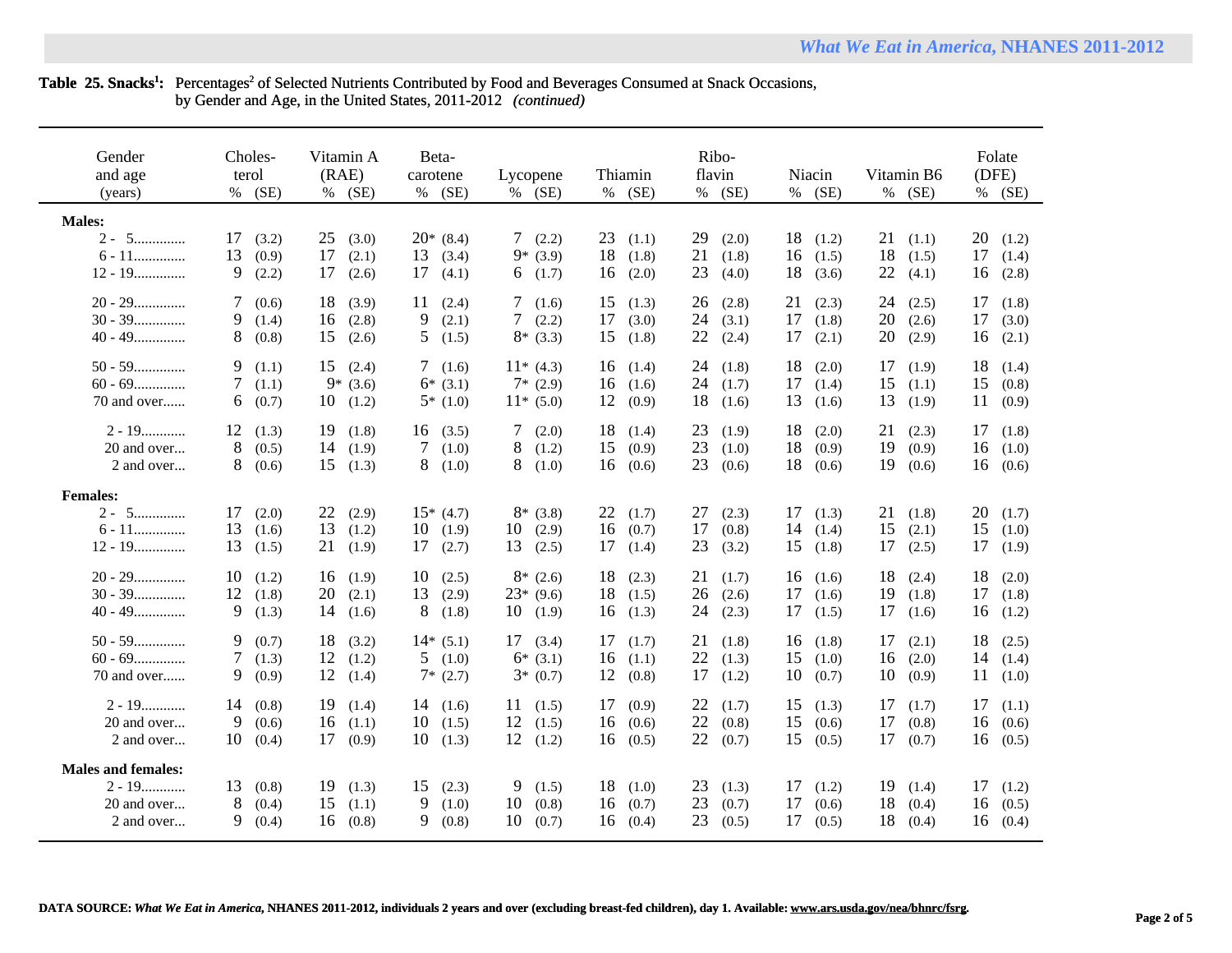|                           |             |             |             |             | Vitamin E   |                 |             |             |             |
|---------------------------|-------------|-------------|-------------|-------------|-------------|-----------------|-------------|-------------|-------------|
| Gender                    |             |             |             |             | (alpha-     |                 |             |             |             |
| and age                   | Choline     | Vitamin B12 | Vitamin C   | Vitamin D   | tocopherol) | Vitamin K       | Calcium     | Phosphorus  | Magnesium   |
|                           | (SE)        | % (SE)      | % (SE)      | (SE)<br>%   | % (SE)      | (SE)<br>%       | (SE)<br>%   | % (SE)      |             |
| (years)                   | %           |             |             |             |             |                 |             |             | $%$ (SE)    |
| <b>Males:</b>             |             |             |             |             |             |                 |             |             |             |
| $2 - 5$                   | 22          | 25          | 38          | 30          | 26          | 19              | 33          | 27          | 30          |
|                           | (2.5)       | (2.4)       | (5.1)       | (3.4)       | (2.9)       | (1.7)           | (3.0)       | (2.4)       | (1.6)       |
| $6 - 11$                  | 16          | 16          | 27          | 19          | 23          | 17              | 22          | 19          | 25          |
|                           | (1.0)       | (1.6)       | (2.8)       | (3.1)       | (1.9)       | (1.9)           | (1.9)       | (1.3)       | (1.1)       |
| $12 - 19$                 | 15          | 20          | 39          | 18          | 26          | 15              | 22          | 18          | 27          |
|                           | (2.1)       | (4.1)       | (7.5)       | (3.7)       | (2.6)       | (2.3)           | (2.8)       | (2.1)       | (1.9)       |
| $20 - 29$                 | 18          | 22          | 34          | 16          | 26          | 10              | 23          | 18          | 29          |
|                           | (1.8)       | (3.3)       | (5.6)       | (2.1)       | (2.1)       | (1.3)           | (1.1)       | (1.3)       | (1.3)       |
| $30 - 39$                 | 18          | 17          | 31          | 21          | 29          | 10              | 28          | 21          | 30          |
|                           | (2.4)       | (3.8)       | (7.2)       | (3.9)       | (3.7)       | (1.4)           | (4.0)       | (3.3)       | (2.4)       |
| $40 - 49$                 | 16          | 20          | 21          | 17          | 23          | 9               | 24          | 18          | 29          |
|                           | (1.3)       | (4.1)       | (3.7)       | (2.7)       | (3.3)       | (1.6)           | (2.0)       | (1.6)       | (2.3)       |
| $50 - 59$                 | 20          | 13          | 20          | 13          | 21          | 12              | 24          | 19          | 29          |
|                           | (2.9)       | (2.4)       | (2.6)       | (1.5)       | (1.3)       | (2.1)           | (1.8)       | (1.6)       | (1.6)       |
| $60 - 69$                 | 15<br>(1.2) | 8*<br>(2.5) | 23<br>(4.0) | 17<br>(2.9) | 22<br>(2.2) | $4*(2.2)$       | 24<br>(1.7) | 18<br>(1.6) | 29<br>(1.8) |
| 70 and over               | 12          | 8           | 18          | 11          | 19          | 7               | 19          | 14          | 21          |
|                           | (0.7)       | (1.0)       | (2.5)       | (2.0)       | (3.3)       | (1.2)           | (1.5)       | (1.1)       | (1.1)       |
| $2 - 19$                  | 16          | 20          | 35          | 21          | 25          | 16              | 24          | 20          | 27          |
|                           | (1.4)       | (2.1)       | (4.4)       | (2.2)       | (1.7)       | (1.1)           | (1.9)       | (1.4)       | (1.3)       |
| 20 and over               | 17          | 15          | 25          | 16          | 24          | 9               | 24          | 18          | 28          |
|                           | (1.2)       | (1.6)       | (3.2)       | (1.3)       | (1.1)       | (1.4)           | (1.2)       | (1.0)       | (1.0)       |
| 2 and over                | 17          | 16          | 28          | 18          | 24          | 10              | 24          | 19          | 28          |
|                           | (1.0)       | (1.2)       | (2.3)       | (0.8)       | (0.9)       | (1.3)           | (0.7)       | (0.7)       | (0.8)       |
| <b>Females:</b>           |             |             |             |             |             |                 |             |             |             |
| $2 - 5$                   | 21          | 22          | 41          | 28          | 29          | 26              | 31          | 25          | 30          |
|                           | (1.2)       | (2.4)       | (2.4)       | (3.4)       | (1.6)       | (3.0)           | (3.2)       | (2.0)       | (2.1)       |
| $6 - 11$                  | 15          | 12          | 28          | 13          | 27          | 18              | 19          | 17          | 23          |
|                           | (1.0)       | (0.9)       | (3.7)       | (0.9)       | (3.1)       | (1.7)           | (1.1)       | (0.9)       | (1.1)       |
| $12 - 19$                 | 16          | 19          | 31          | 22          | 29          | 19              | 27          | 21          | 29          |
|                           | (1.6)       | (3.6)       | (2.9)       | (3.5)       | (2.2)       | (2.0)           | (2.6)       | (1.7)       | (1.6)       |
| $20 - 29$                 | 15          | 14          | 32          | 18          | 23          | 10              | 27          | 19          | 27          |
|                           | (1.1)       | (2.0)       | (3.5)       | (2.6)       | (2.6)       | (2.0)           | (2.0)       | (1.4)       | (1.3)       |
| $30 - 39$                 | 19          | 18          | 30          | 25          | 27          | 13              | 32          | 22          | 32          |
|                           | (3.2)       | (2.1)       | (2.4)       | (3.8)       | (2.1)       | (2.2)           | (2.6)       | (2.6)       | (2.3)       |
| $40 - 49$                 | 16          | 14          | 28          | 14          | 25          | 11              | (2.2)       | 19          | 30          |
|                           | (1.6)       | (1.9)       | (4.2)       | (1.8)       | (2.4)       | (2.5)           | 26          | (1.5)       | (2.0)       |
| $50 - 59$                 | 15          | 19          | 24          | 17          | 23          | $7\phantom{.0}$ | 25          | 18          | 27          |
|                           | (1.4)       | (3.1)       | (2.1)       | (2.4)       | (2.1)       | (1.5)           | (1.4)       | (1.2)       | (1.7)       |
| $60 - 69$                 | 13          | 13          | (2.7)       | 17          | 23          | 7               | 25          | 18          | 28          |
|                           | (1.1)       | (1.7)       | 17          | (2.4)       | (2.1)       | (0.7)           | (1.5)       | (1.1)       | (1.2)       |
| 70 and over               | 12          | 11          | 18          | 14          | 16          | 6               | 23          | 15          | 21          |
|                           | (1.1)       | (1.3)       | (2.9)       | (2.6)       | (1.6)       | (0.8)           | (1.7)       | (1.3)       | (1.3)       |
| $2 - 19$                  | 17          | 17          | 33          | 20          | 29          | 20              | 25          | 20          | 27          |
|                           | (0.9)       | (2.0)       | (2.7)       | (1.9)       | (1.2)       | (1.3)           | (1.6)       | (1.0)       | (1.2)       |
| 20 and over               | 15          | 15          | 25          | 18          | 23          | 9               | 26          | 19          | 28          |
|                           | (0.7)       | (0.9)       | (1.6)       | (1.4)       | (1.0)       | (0.7)           | (0.9)       | (0.8)       | (0.7)       |
| 2 and over                | 15          | 16          | 27          | 18          | 24          | 10              | 26          | 19          | 28          |
|                           | (0.6)       | (0.7)       | (1.6)       | (1.1)       | (0.8)       | (0.7)           | (0.8)       | (0.7)       | (0.7)       |
| <b>Males and females:</b> |             |             |             |             |             |                 |             |             |             |
| $2 - 19$                  | 17          | 19          | 34          | 21          | 27          | 18              | 24          | 20          | 27          |
|                           | (0.9)       | (1.4)       | (2.5)       | (1.6)       | (1.2)       | (0.8)           | (1.4)       | (0.9)       | (1.0)       |
| 20 and over               | 16          | 15          | 25          | 17          | 24          | 9               | 25          | 19          | 28          |
|                           | (0.8)       | (1.0)       | (1.9)       | (1.0)       | (0.6)       | (0.8)           | (0.8)       | (0.8)       | (0.7)       |
| 2 and over                | 16          | 16          | 28          | 18          | 24          | 10              | 25          | 19          | 28          |
|                           | (0.6)       | (0.8)       | (1.3)       | (0.6)       | (0.5)       | (0.7)           | (0.5)       | (0.5)       | (0.6)       |

Table 25. Snacks<sup>1</sup>: Percentages<sup>2</sup> of Selected Nutrients Contributed by Food and Beverages Consumed at Snack Occasions, by Gender and Age, in the United States, 2011-2012 *(continued)*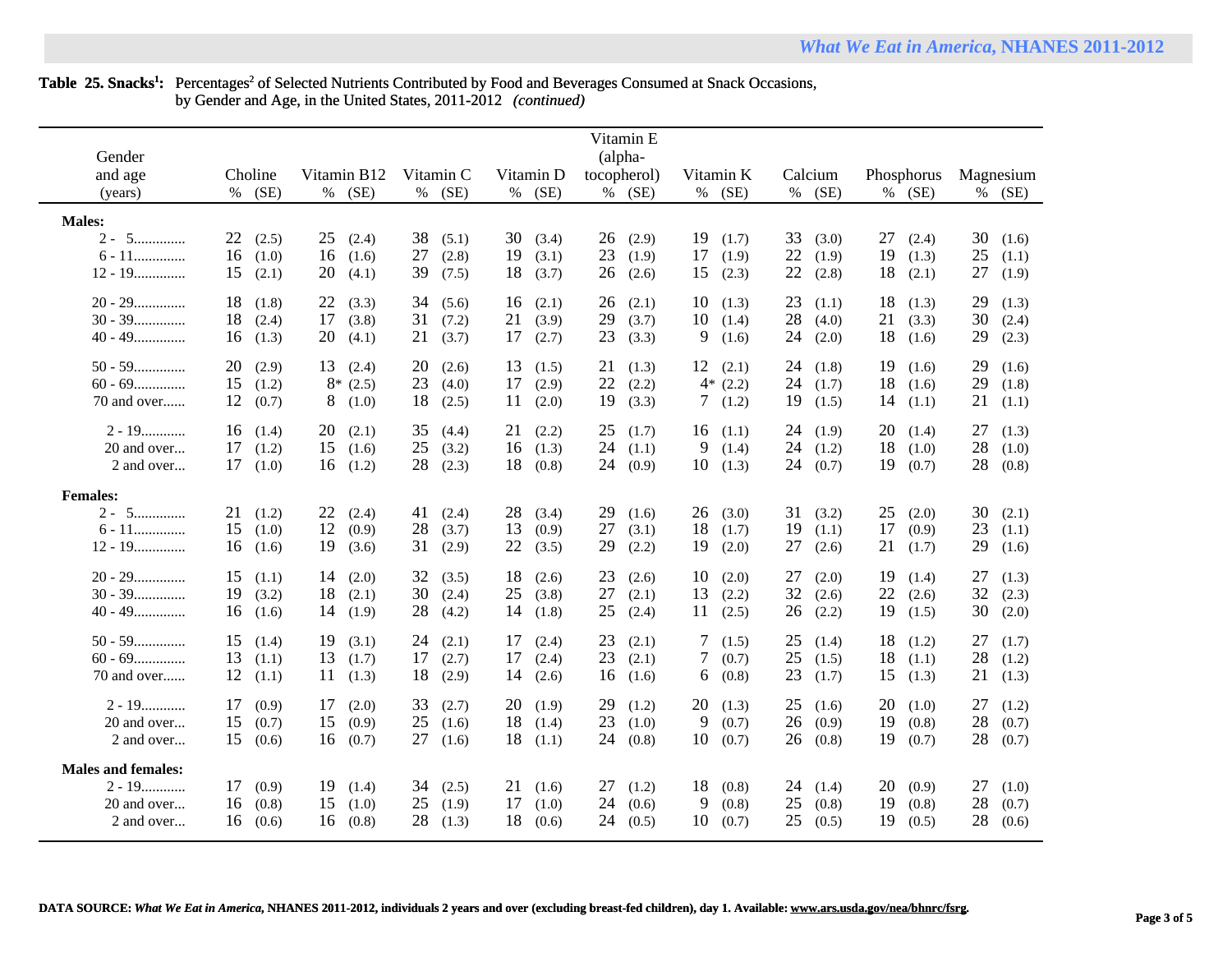## Table 25. Snacks<sup>1</sup>: Percentages<sup>2</sup> of Selected Nutrients Contributed by Food and Beverages Consumed at Snack Occasions, by Gender and Age, in the United States, 2011-2012 *(continued)*

| Gender<br>and age<br>(years)                                       | Iron<br>(SE)<br>%                         | Zinc<br>(SE)<br>$\%$                      | Copper<br>(SE)<br>%                       | Selenium<br>(SE)<br>%                     | Potassium<br>$\%$<br>(SE)                 | Sodium<br>(SE)<br>$\%$                    | Caffeine<br>$\%$<br>(SE)                  | Alcohol<br>%<br>(SE)                                                                                                           |
|--------------------------------------------------------------------|-------------------------------------------|-------------------------------------------|-------------------------------------------|-------------------------------------------|-------------------------------------------|-------------------------------------------|-------------------------------------------|--------------------------------------------------------------------------------------------------------------------------------|
| <b>Males:</b><br>$2 - 5$<br>$6 - 11$<br>$12 - 19$                  | 23<br>(1.0)<br>20<br>(1.7)<br>18<br>(2.2) | 25<br>(2.9)<br>18<br>(1.0)<br>15<br>(2.1) | 30<br>(1.2)<br>26<br>(1.7)<br>26<br>(1.9) | 17<br>(1.3)<br>13<br>(1.1)<br>11<br>(1.5) | 30<br>(1.9)<br>22<br>(1.0)<br>21<br>(1.9) | 21<br>(2.2)<br>17<br>(1.4)<br>15<br>(1.8) | 37<br>(7.2)<br>51(10.6)<br>45<br>(8.9)    | --<br>$\overline{a}$<br>$-$<br>$-$<br>$\overline{\phantom{m}}$<br>$\overline{\phantom{a}}$                                     |
| $20 - 29$<br>$30 - 39$<br>$40 - 49$                                | 17<br>(1.1)<br>17<br>(2.0)<br>17<br>(1.8) | 14<br>(0.9)<br>17<br>(2.8)<br>15<br>(1.6) | 29<br>(1.1)<br>30<br>(2.4)<br>28<br>(1.6) | 12<br>(1.3)<br>13<br>(2.1)<br>10<br>(1.0) | 20<br>(0.8)<br>24<br>(2.7)<br>22<br>(2.1) | 13<br>(0.7)<br>14<br>(1.8)<br>13<br>(1.4) | 49<br>(7.2)<br>45<br>(4.3)<br>45<br>(7.6) | $\overline{\phantom{a}}$<br>$\overline{\phantom{m}}$<br>$\overline{\phantom{a}}$<br>$\overline{\phantom{m}}$<br>$--$<br>$-\,-$ |
| $50 - 59$<br>$60 - 69$<br>70 and over                              | 17<br>(1.4)<br>16<br>(1.6)<br>11<br>(0.9) | 14<br>(1.4)<br>16<br>(1.5)<br>10<br>(0.7) | 28<br>(1.2)<br>$20*(6.7)$<br>20<br>(1.1)  | 10<br>(1.2)<br>10<br>(1.7)<br>8<br>(0.8)  | 22<br>(1.2)<br>23<br>(1.5)<br>17<br>(1.1) | 14<br>(1.4)<br>12<br>(1.4)<br>10<br>(0.8) | 46<br>(2.2)<br>57<br>(6.9)<br>42<br>(5.5) | $-\,-$<br>$\overline{\phantom{m}}$<br>$-$<br>$\overline{a}$<br>$-$<br>$\overline{\phantom{a}}$                                 |
| $2 - 19$<br>20 and over<br>2 and over                              | 20<br>(1.6)<br>16<br>(0.7)<br>17<br>(0.5) | 18<br>(1.4)<br>15<br>(0.9)<br>16<br>(0.6) | 27<br>(1.3)<br>26<br>(1.6)<br>26<br>(1.3) | 13<br>(1.1)<br>11<br>(0.6)<br>11<br>(0.5) | 23<br>(1.2)<br>22<br>(1.0)<br>22<br>(0.7) | 16<br>(1.3)<br>13<br>(0.7)<br>14<br>(0.4) | 46<br>(7.3)<br>48<br>(3.0)<br>48<br>(2.8) | $-$<br>$\hspace{0.05cm} -\hspace{0.05cm} -\hspace{0.05cm}$<br>70<br>(5.1)<br>$-$<br>$\overline{\phantom{a}}$                   |
| <b>Females:</b><br>$2 - 5$<br>$6 - 11$<br>$12 - 19$                | 22<br>(1.4)<br>18<br>(1.2)<br>20<br>(1.6) | 22<br>(1.7)<br>15<br>(0.9)<br>18<br>(1.7) | 32<br>(2.0)<br>26<br>(1.3)<br>28<br>(1.9) | 17<br>(1.2)<br>13<br>(1.0)<br>13<br>(1.0) | 29<br>(2.0)<br>20<br>(1.5)<br>23<br>(1.7) | 20<br>(1.1)<br>16<br>(0.9)<br>16<br>(1.0) | 53<br>(6.5)<br>41<br>(6.5)<br>37<br>(5.6) | $-$<br>$-\,-$<br>$-\, -$<br>$\overline{\phantom{m}}$<br>$\hspace{0.05cm} -\hspace{0.05cm} -\hspace{0.05cm}$                    |
| $20 - 29$<br>$30 - 39$<br>$40 - 49$                                | 19<br>(1.6)<br>20<br>(1.9)<br>16<br>(1.2) | 17<br>(1.4)<br>20<br>(2.1)<br>17<br>(1.8) | 30<br>(1.5)<br>33<br>(1.7)<br>32<br>(2.1) | 12<br>(1.1)<br>13<br>(1.8)<br>11<br>(1.1) | 21<br>(1.7)<br>25<br>(2.3)<br>23<br>(1.8) | 15<br>(1.2)<br>15<br>(1.9)<br>13<br>(0.9) | 36<br>(3.2)<br>44<br>(5.1)<br>45<br>(5.1) | $- -$<br>$-\, -$<br>$\overline{\phantom{m}}$<br>$\qquad \qquad -$<br>--<br>$-$                                                 |
| $50 - 59$<br>$60 - 69$<br>70 and over                              | 17<br>(2.3)<br>15<br>(0.9)<br>11<br>(0.8) | 17<br>(1.6)<br>16<br>(1.0)<br>13<br>(1.1) | 30<br>(1.6)<br>29<br>(1.2)<br>24<br>(1.7) | 9<br>(0.8)<br>10<br>(1.2)<br>8<br>(0.7)   | 21<br>(1.6)<br>22<br>(1.3)<br>17<br>(1.1) | 13<br>(1.3)<br>12<br>(0.9)<br>10<br>(0.6) | 36<br>(5.0)<br>42<br>(6.6)<br>33<br>(2.1) | $\qquad \qquad -$<br>$-$<br>$--$<br>$-$<br>$-$<br>$-$                                                                          |
| $2 - 19$<br>20 and over<br>2 and over                              | 19<br>(1.0)<br>17<br>(0.8)<br>17<br>(0.6) | 18<br>(1.1)<br>17<br>(0.8)<br>17<br>(0.6) | 28<br>(1.3)<br>30<br>(0.7)<br>30<br>(0.7) | 13<br>(0.7)<br>11<br>(0.6)<br>11<br>(0.5) | 23<br>(1.3)<br>22<br>(0.8)<br>22<br>(0.7) | 16<br>(0.7)<br>14<br>(0.7)<br>14<br>(0.5) | 39<br>(4.1)<br>40<br>(2.2)<br>40<br>(2.0) | $-$<br>$-$<br>58<br>(3.5)                                                                                                      |
| <b>Males and females:</b><br>$2 - 19$<br>20 and over<br>2 and over | 19<br>(1.1)<br>16<br>(0.5)<br>17<br>(0.4) | 18<br>(1.0)<br>(0.7)<br>16<br>16<br>(0.5) | 27<br>(1.1)<br>28<br>(0.9)<br>28<br>(0.7) | 13<br>(0.7)<br>11<br>(0.5)<br>11<br>(0.4) | 23<br>(1.0)<br>22<br>(0.7)<br>22<br>(0.5) | (0.8)<br>16<br>13<br>(0.5)<br>14<br>(0.4) | 43<br>(4.4)<br>44<br>(2.4)<br>44<br>(2.3) | (3.9)<br>66<br>$\overline{\phantom{m}}$                                                                                        |